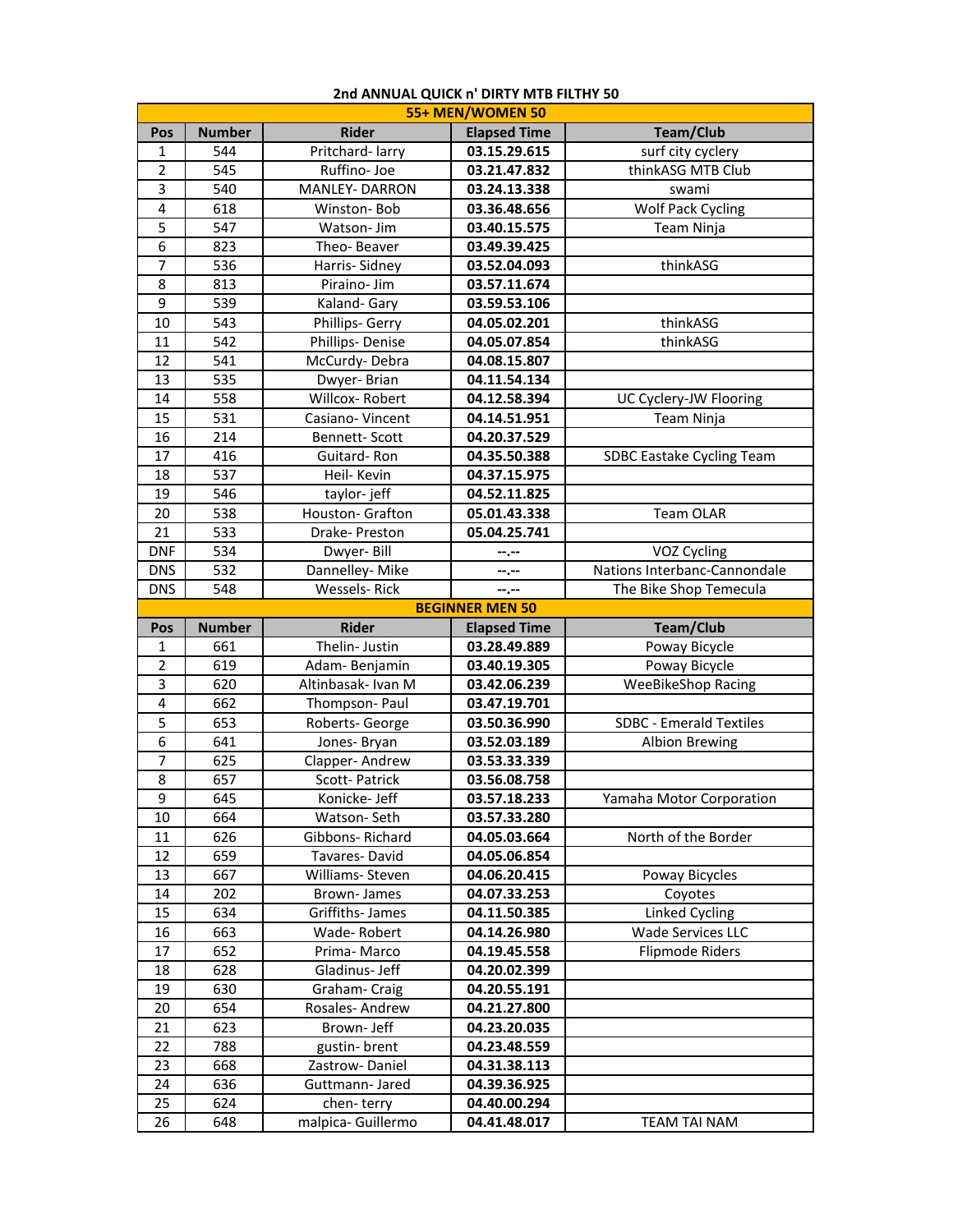| Pos                     | <b>Number</b>        | <b>Rider</b>                     | <b>Elapsed Time</b>                 | <b>Team/Club</b>        |  |  |
|-------------------------|----------------------|----------------------------------|-------------------------------------|-------------------------|--|--|
| 27                      | 665                  | White-Michael                    | 04.42.35.074                        |                         |  |  |
| 28                      | 647                  | Mahoney- Christopher             | 04.49.10.923                        | Mahoney                 |  |  |
| 29                      | 660                  | Taylor- Chuck                    | 05.07.43.708                        | mtbnomad.com            |  |  |
| 30                      | 651                  | Nelson-Ralph                     | 05.33.25.096                        |                         |  |  |
| 31                      | 633                  | Gregory-Shaun                    | 05.51.59.700                        |                         |  |  |
| 32                      | 627                  | Gieschen-A                       | 05.54.40.410                        |                         |  |  |
| <b>DNF</b>              | 621                  | Bayliss-John                     | --.--                               | Team Ninja              |  |  |
| <b>DNF</b>              | 642                  | Kadillak-Martin                  | --.--                               | Mtbnomad.com            |  |  |
| <b>DNF</b>              | 643                  | Kifer-William                    | --.--                               |                         |  |  |
| <b>DNF</b>              | 656                  | Ryan-Keith                       | --.--                               | Teradata                |  |  |
| <b>DNF</b>              | 803                  | Goodman-Sport                    | --.--                               | Quick N Dirty           |  |  |
| <b>DNS</b>              | 622                  | Beck- Charles                    | --.--                               |                         |  |  |
| <b>DNS</b>              | 631                  | Graham-Seth                      | $-1$                                | Wattie ink              |  |  |
| <b>DNS</b>              | 632                  | Gravley-Rick                     | $- - - - -$                         |                         |  |  |
| <b>DNS</b>              | 638                  | Hambayi- Noah                    | --.--                               |                         |  |  |
| <b>DNS</b>              | 644                  | kingman-chuck                    | --.--                               | roam cyclery            |  |  |
| <b>DNS</b>              | 646                  | leipper- kenneth                 | --.--                               | sdbc                    |  |  |
| <b>DNS</b>              | 650                  | Murray-Benjamin                  | --.--                               |                         |  |  |
| <b>DNS</b>              | 655                  | Roup-Rolly                       | --.--                               |                         |  |  |
|                         |                      |                                  | <b>BEGINNER WOMEN 50</b>            |                         |  |  |
| Pos                     | <b>Number</b><br>670 | <b>Rider</b><br>Green- Christina | <b>Elapsed Time</b><br>04.38.05.144 | <b>Team/Club</b>        |  |  |
| 1<br>$\overline{2}$     | 669                  | catchpole-heather                | 04.54.55.819                        | <b>WATTIE INK</b>       |  |  |
| 3                       | 673                  | Tom-Kimberly                     | 05.00.58.995                        | Holliday Rock p-b Zoca  |  |  |
| $\overline{\mathbf{4}}$ | 635                  | gustin-courtney                  | 05.04.33.590                        |                         |  |  |
| 5                       | 672                  | Roper-Katy                       | 06.03.02.375                        | KOM-VOZ                 |  |  |
| <b>DNF</b>              | 674                  | Wessels-Kimberly                 |                                     | The Bike Shop Temecula  |  |  |
| <b>DNS</b>              | 671                  | Huntingdon-Betsy                 | --.--<br>$- - - - -$                |                         |  |  |
|                         |                      |                                  | <b>BIG BONED 200+50</b>             |                         |  |  |
| Pos                     | <b>Number</b>        | <b>Rider</b>                     | <b>Elapsed Time</b>                 | <b>Team/Club</b>        |  |  |
| 1                       | 683                  | Nelson- Christopher              | 03.26.56.295                        |                         |  |  |
| $\overline{2}$          | 259                  | Laubscher- Jeff                  | 03.33.03.377                        |                         |  |  |
| 3                       | 682                  | McMaster-Todd                    | 03.33.25.728                        |                         |  |  |
| 4                       | 675                  | Duncan-Peter                     | 03.36.55.786                        |                         |  |  |
| 5                       | 205                  | Flaming-Todd                     | 03.38.51.495                        | Mainline Coffee One Ind |  |  |
| $\overline{6}$          | 677                  | Filtz-Bernard                    | 03.49.50.935                        | Think-ASG               |  |  |
| $\overline{7}$          | 676                  | Durr-Ken                         | 03.58.50.414                        | Yamaha                  |  |  |
| 8                       | 680                  | Madison-John                     | 04.03.38.993                        |                         |  |  |
| 9                       | 684                  | <b>Stanners- Graeme</b>          | 04.04.33.411                        |                         |  |  |
| 10                      | 685                  | Transue-Shane                    | 04.21.09.424                        |                         |  |  |
| 11                      | 679                  | Green-Nicholas                   | 04.32.36.481                        |                         |  |  |
| 12                      | 795                  | Oconnor-Jordan                   | 06.10.11.568                        |                         |  |  |
|                         | <b>EXPERT MEN 50</b> |                                  |                                     |                         |  |  |
| Pos                     | <b>Number</b>        | Rider                            | <b>Elapsed Time</b>                 | Team/Club               |  |  |
| 1                       | 802                  | Prenzlow-Brent                   | 02.49.47.554                        | Celo Pacific Focus      |  |  |
| $\overline{2}$          | 688                  | Dahl-Ryan                        | 02.52.01.945                        | SPY-Giant-Ride          |  |  |
| 3                       | 711                  | Wilson-Eric                      | 02.53.37.554                        | <b>Wolfpack Cycling</b> |  |  |
| 4                       | 696                  | malhum-dan                       | 02.53.46.043                        | UC Cyclery-JW Flooring  |  |  |
| 5                       | 686                  | <b>Burcham-Brent</b>             | 02.54.03.075                        |                         |  |  |
| 6                       | 697                  | mora-cesar                       | 02.56.49.890                        | uccteam                 |  |  |
| 7                       | 694                  | Lentz-Kevin                      | 02.57.14.009                        | Celo Pacific            |  |  |
| 8<br>9                  | 701                  | orness-jake                      | 02.57.26.545                        | jpov                    |  |  |
|                         | 808                  | Joye- Cameron                    | 02.58.00.373                        |                         |  |  |
| 10                      | 209                  | Bottalico-Fabio                  | 02.58.49.015                        | Cal Coast Bicycles      |  |  |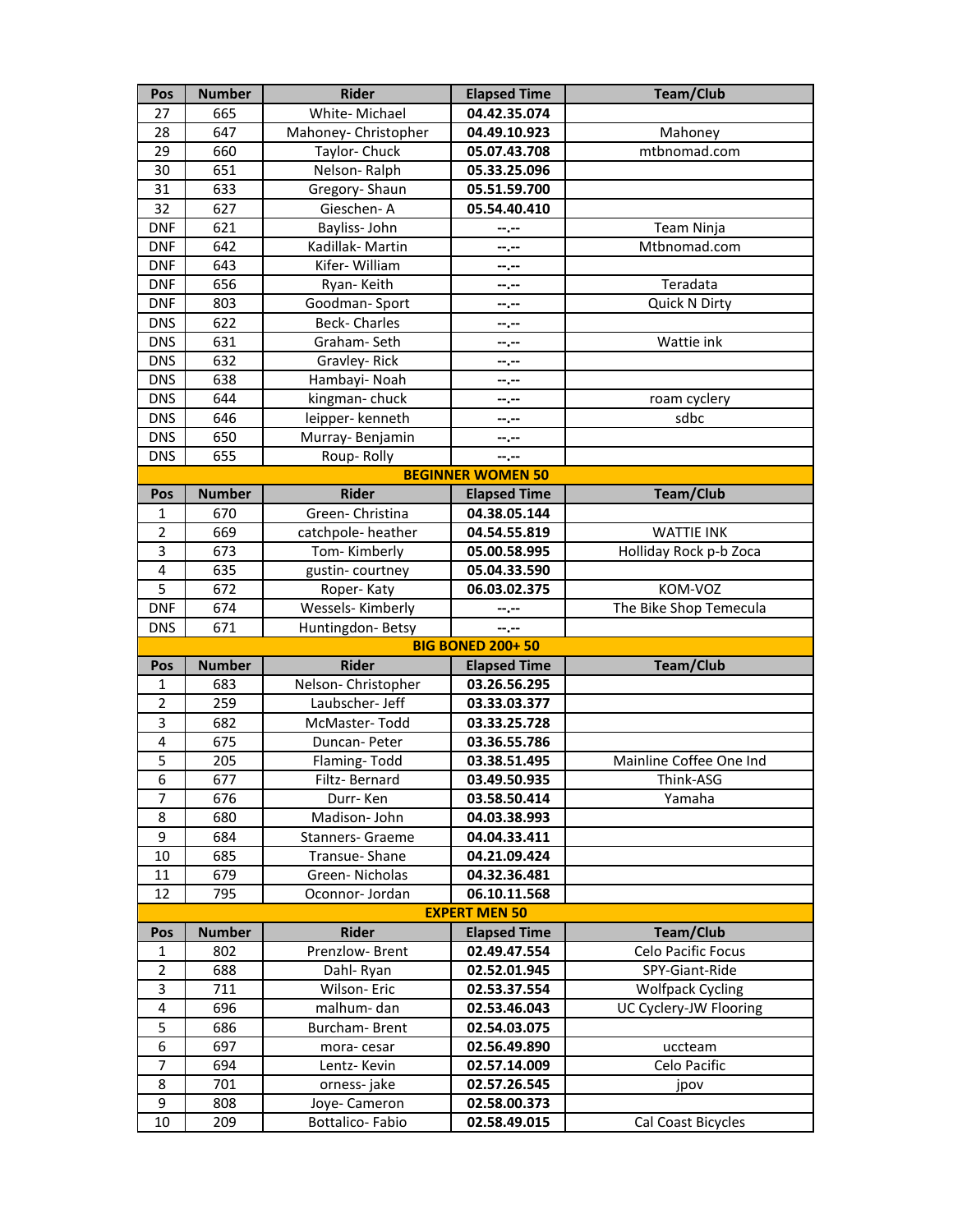| Pos                      | <b>Number</b> | <b>Rider</b>                    | <b>Elapsed Time</b>              | <b>Team/Club</b>                                |
|--------------------------|---------------|---------------------------------|----------------------------------|-------------------------------------------------|
| 11                       | 798           | Sleeter-Mike                    | 03.00.21.556                     | <b>Mainline Coffee</b>                          |
| 12                       | 708           | Tholl- pete                     | 03.01.16.213                     |                                                 |
| 13                       | 821           | Rood-Kurt                       | 03.03.00.027                     | Baghouse                                        |
| 14                       | 698           | Nichol-Mike                     | 03.06.10.746                     | <b>Halo Headband</b>                            |
| 15                       | 695           | Lundgren-Marc                   | 03.10.46.733                     | <b>MACH 5 RACING</b>                            |
| 16                       | 431           | Masterson-Steve                 | 03.11.23.553                     | Swamis                                          |
| 17                       | 706           | Sowinski-Michael                | 03.14.13.284                     | Halo Headband                                   |
| 18                       | 806           | Marietti-David                  | 03.15.48.940                     | <b>Hot Shoppe</b>                               |
| 19                       | 832           | Tintsman-Philip                 | 03.16.11.665                     | SPY- Giant- Ride- PB GQ6                        |
| 20                       | 689           | Elkins- Jake                    | 03.16.59.127                     |                                                 |
| 21                       | 809           | Prince-Ed                       | 03.18.04.417                     | North of the Border                             |
| 22                       | 710           | VanGassen-shawn                 | 03.18.23.551                     | surfcity cyclery                                |
| 23                       | 703           | Riley-Devin                     | 03.18.23.690                     | <b>Force Training</b>                           |
| 24                       | 817           | Painting-Mark                   | 03.21.16.935                     | 3B Yoga                                         |
| 25                       | 705           | <b>SIFUENTES-MARCO</b>          | 03.24.18.839                     | KOM-VOZ                                         |
| 26                       | 799           | Parks-Todd                      | 03.28.19.734                     | <b>Hammer Racing</b>                            |
| 27                       | 699           | <b>Edwards-James</b>            | 03.33.12.631                     | Simple Green-Cannondale-Stage21                 |
| 28                       | 690           | Hahn-James                      | 03.39.41.663                     | <b>Team EBSF</b>                                |
| 29                       | 709           | Trang- Jeffrey                  | 04.46.03.871                     |                                                 |
| 30                       | 702           | Phillips- Cameron               | 05.25.39.666                     | Simple Green-Cannondale-Stage21                 |
| 31                       | 692           | Kubinski-Bob                    | 05.25.42.938                     | Simple Green-Cannondale-Stage21                 |
| <b>DNF</b>               | 687           | Cramer-Ethan                    | --.--                            | Cal Coast                                       |
| <b>DNF</b>               | 700           | Okano-Mike                      | --.--                            | Simple Green-Cannondale-Stage21                 |
| <b>DNF</b><br><b>DNF</b> | 804<br>830    | Hughes-Evander                  | $-1 - 1 - 1 = 0$<br>03.21.13.017 | Rynopower<br>FBikes                             |
| <b>DNS</b>               | 691           | Franze-Brent<br>Hoffenberg-Mark |                                  | SimpleGreen-Cannondale-Stage21                  |
| <b>DNS</b>               | 693           | Lara-Jordan                     | $- - - - -$<br>$-1 - 1 - 1 = 0$  |                                                 |
| <b>DNS</b>               | 704           | Schnepf-Henry                   | $-1 - 1 - 1 = 0$                 | Simple Green-Cannondale-Stage21                 |
| <b>DNS</b>               | 707           | Teske-Evan                      | $-2 - 1$                         | Simple Green-Cannondale-Stage21                 |
|                          |               |                                 | <b>EXPERT WOMEN 50</b>           |                                                 |
| Pos                      | <b>Number</b> | <b>Rider</b>                    | <b>Elapsed Time</b>              | <b>Team/Club</b>                                |
| 1                        | 713           | Patterson-Angela                | 03.21.39.314                     | Simple Green                                    |
| $\overline{2}$           | 712           | Dannelley-Mary                  | 03.23.31.991                     | Nations Interbanc Cannondale                    |
|                          |               |                                 | <b>SINGLE SPEED 50</b>           |                                                 |
| Pos                      | <b>Number</b> | <b>Rider</b>                    | <b>Elapsed Time</b>              | Team/Club                                       |
| 1                        | 151           | Andrews-Doug                    | 03.22.59.295                     |                                                 |
| $\overline{2}$           | 716           | Foster-Cory                     | 03.33.40.688                     | Oro Valley Bicycle                              |
| 3                        | 723           | Salvador-Nicco                  | 03.36.55.729                     |                                                 |
| 4                        | 720           | Page-Michael                    | 03.52.41.360                     | <b>Bicycle Warehouse Esco</b>                   |
| 5                        | 718           | Horton-Steve                    | 04.19.56.895                     |                                                 |
| 6                        | 714           | Dean-Eric                       | 04.42.29.591                     |                                                 |
| $\overline{7}$           | 715           | Forbes-Mark                     | 04.44.26.576                     | Poway Bicycles                                  |
| 8                        | 719           | LARSON- DAVID                   | 04.57.45.902                     | <b>POWAY BIKES</b>                              |
| 9                        | 721           | Roodenburg-Eric                 | 06.15.08.189                     |                                                 |
| <b>DNS</b>               | 239           | Barghini-Tony                   | --.--                            |                                                 |
| <b>DNS</b>               | 722           | Roup-Fabrece                    | --.--                            |                                                 |
|                          |               |                                 | <b>SPORT MEN 50</b>              |                                                 |
| Pos                      | <b>Number</b> | <b>Rider</b>                    | <b>Elapsed Time</b>              | <b>Team/Club</b>                                |
| 1                        | 805           | Hughes-Ryan                     | 03.00.34.941                     | Rynopower                                       |
| $\overline{2}$           | 772           | Senk-Eric                       | 03.00.35.009                     | Ryno Power                                      |
| 3                        | 729           | <b>Bosley-Matthew</b>           | 03.08.35.197                     |                                                 |
| 4<br>5                   | 741<br>755    | endress-alexander<br>Kulbis-Ed  | 03.11.56.599                     | VOZ Cycling<br>Ridge Supply- Watts for the Sole |
| 6                        |               |                                 | 03.12.11.355                     |                                                 |
|                          | 749           | Heimbigner- Jared               | 03.13.09.439                     |                                                 |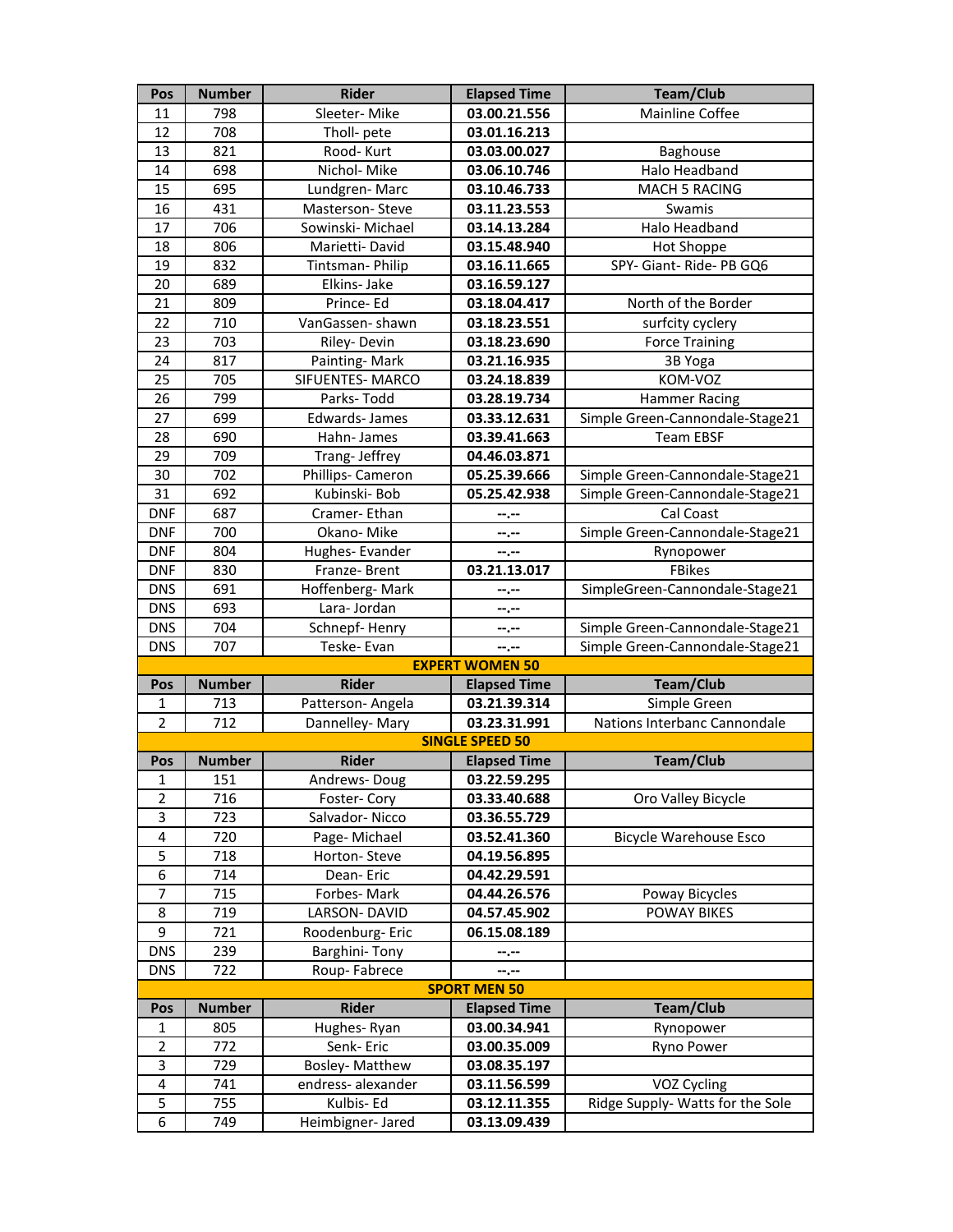| Pos | <b>Number</b> | <b>Rider</b>         | <b>Elapsed Time</b> | <b>Team/Club</b>              |
|-----|---------------|----------------------|---------------------|-------------------------------|
| 7   | 754           | kozesnik- jiri       | 03.15.23.246        |                               |
| 8   | 743           | Faber- Greg          | 03.15.30.547        | <b>SDBC-Emerald Textiles</b>  |
| 9   | 728           | Blank-Ben            | 03.20.58.745        | <b>Team ROKFORM</b>           |
| 10  | 744           | Flores-Michael       | 03.21.04.530        | MTBNomad                      |
| 11  | 748           | Hatala- John         | 03.21.14.126        | B&L                           |
| 12  | 771           | Schulz-Ed            | 03.21.34.005        | <b>Hot Shoppe Designs</b>     |
| 13  | 763           | Pavidis- Mark        | 03.22.56.272        | Simple Green                  |
| 14  | 826           | Gill-Mike            | 03.23.53.335        | Baghouse                      |
| 15  | 780           | Villanueva-Dandy     | 03.25.16.785        | Dallas Bike Works             |
| 16  | 769           | Romero- Eugenio      | 03.26.49.834        |                               |
| 17  | 766           | reed-eric            | 03.28.26.784        |                               |
| 18  | 731           | <b>Burcham- Greg</b> | 03.29.05.089        |                               |
| 19  | 828           | Watkins-Adam         | 03.29.36.411        |                               |
| 20  | 761           | Nagler-John          | 03.30.28.418        |                               |
| 21  | 753           | Kirsten-Nico         | 03.30.41.199        | <b>JESVS</b>                  |
| 22  | 740           | Dunn-Mike            | 03.30.41.708        |                               |
| 23  | 827           | Kwait-Steve          | 03.32.59.071        | Nations Interbank Cannondale  |
| 24  | 32            | Ernst-David          | 03.34.03.378        |                               |
| 25  | 757           | Lumgair-Kelly        | 03.35.14.706        |                               |
| 26  | 773           | Shelton- Carl        | 03.35.30.116        | the bike shop temecula        |
| 27  | 736           | Darling-Trevor       | 03.36.53.996        |                               |
| 28  | 725           | Andrews- John        | 03.37.03.460        |                               |
| 29  | 764           | rago-mark            | 03.37.38.253        |                               |
| 30  | 781           | Vo-Tien              | 03.37.49.436        | VOZ Cycling                   |
| 31  | 752           | KING-DAVE            | 03.38.49.753        | Team MTBNomad.com             |
| 32  | 746           | Guy-Tim              | 03.39.09.076        | North of the Border Bikes     |
| 33  | 775           | stratton-chris       | 03.39.34.970        | <b>Wolf Pack Cycling</b>      |
| 34  | 747           | Hall- Matthew        | 03.42.09.975        | <b>Radsport Cycling</b>       |
| 35  | 372           | Rivera-Anthony       | 03.43.25.671        | Adele and D Boys              |
| 36  | 767           | Rice-Leighton        | 03.44.12.241        | <b>KTM</b>                    |
| 37  | 779           | Vidon- Jean-Francois | 03.44.25.406        |                               |
| 38  | 737           | Donahue-Michael      | 03.44.29.794        | Lofer s                       |
| 39  | 810           | Nesler- Greg         | 03.45.37.165        | American Interbank-Cannondale |
| 40  | 782           | Vo-Trung             | 03.48.31.738        | TeamTaiNam                    |
| 41  | 308           | Kruisheer- Austin    | 03.49.11.637        |                               |
| 42  | 734           | Chown-Dan            | 03.50.53.241        |                               |
| 43  | 742           | Erickson-Todd        | 03.53.53.682        |                               |
| 44  | 739           | Donnell-David        | 03.58.02.632        |                               |
| 45  | 732           | Burgwald-Shawn       | 03.59.00.674        |                               |
| 46  | 597           | McKinnon-Ryan        | 04.02.20.595        |                               |
| 47  | 765           | Ramirez-Al           | 04.03.02.292        | VOZ-KOM                       |
| 48  | 758           | McGuane- Jeffrey     | 04.05.03.681        |                               |
| 49  | 727           | Armstrong-Winston    | 04.06.13.685        |                               |
| 50  | 825           | <b>Ball-Steve</b>    | 04.06.45.855        | <b>Baghouse</b>               |
| 51  | 774           | stein-michael        | 04.09.37.128        |                               |
| 52  | 777           | Thomas- James        | 04.17.58.977        |                               |
| 53  | 778           | Venolia-Vince        | 04.19.42.812        | Haro Bikes                    |
| 54  | 751           | Kelly-Stephen        | 04.20.00.182        |                               |
| 55  | 730           | Brewster-Kevin       | 04.24.07.211        |                               |
| 56  | 717           | Hess-Kenyon          | 04.24.26.569        |                               |
| 57  | 724           | Aguirre-Robert       | 04.32.23.360        |                               |
| 58  | 776           | Thach-James          | 04.36.13.436        | Teamtainam                    |
| 59  | 784           | Zanutto-Eric         | 04.38.39.175        |                               |
| 60  | 726           | Apple- James         | 04.41.27.253        |                               |